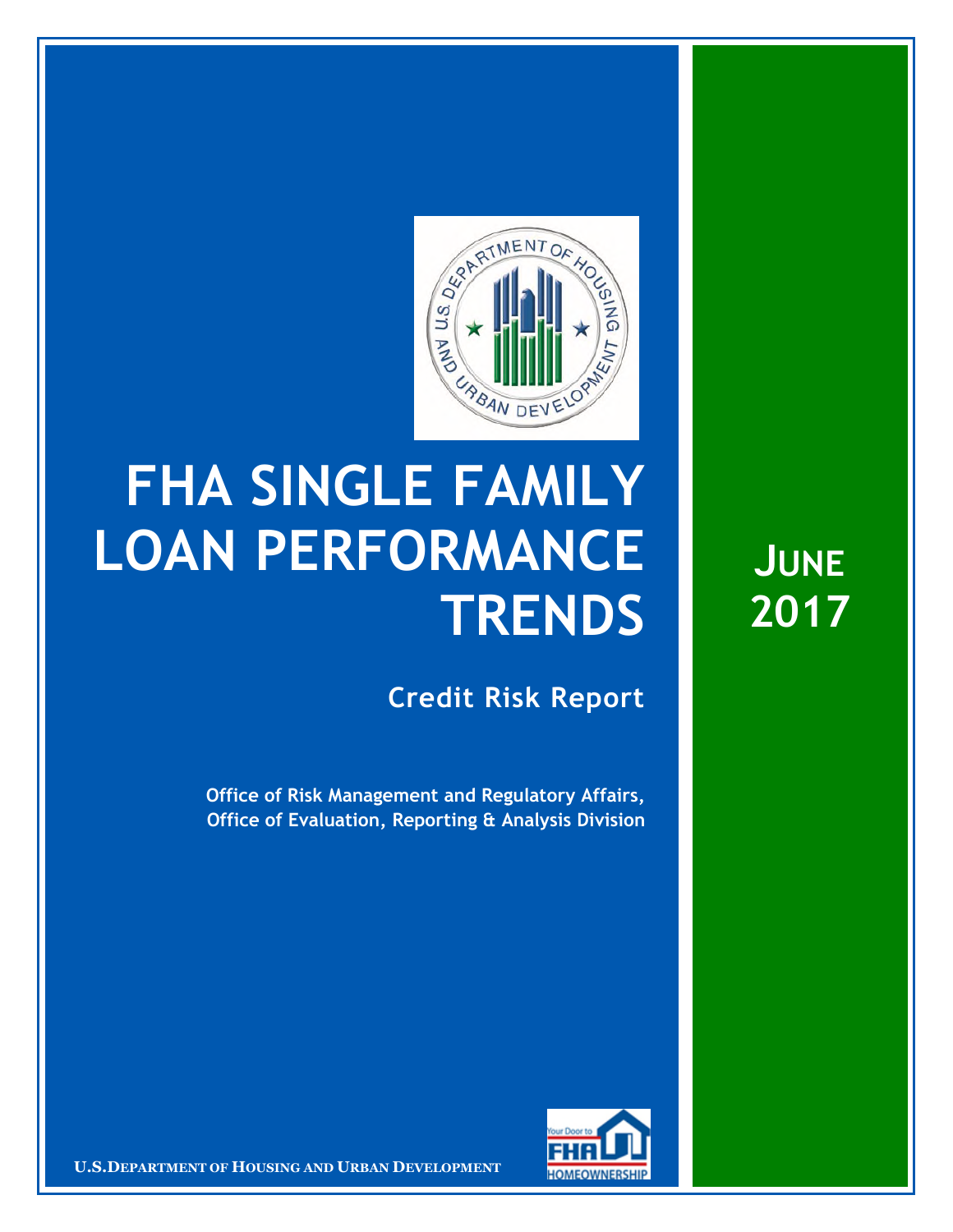## Table of Contents

## Table of Figures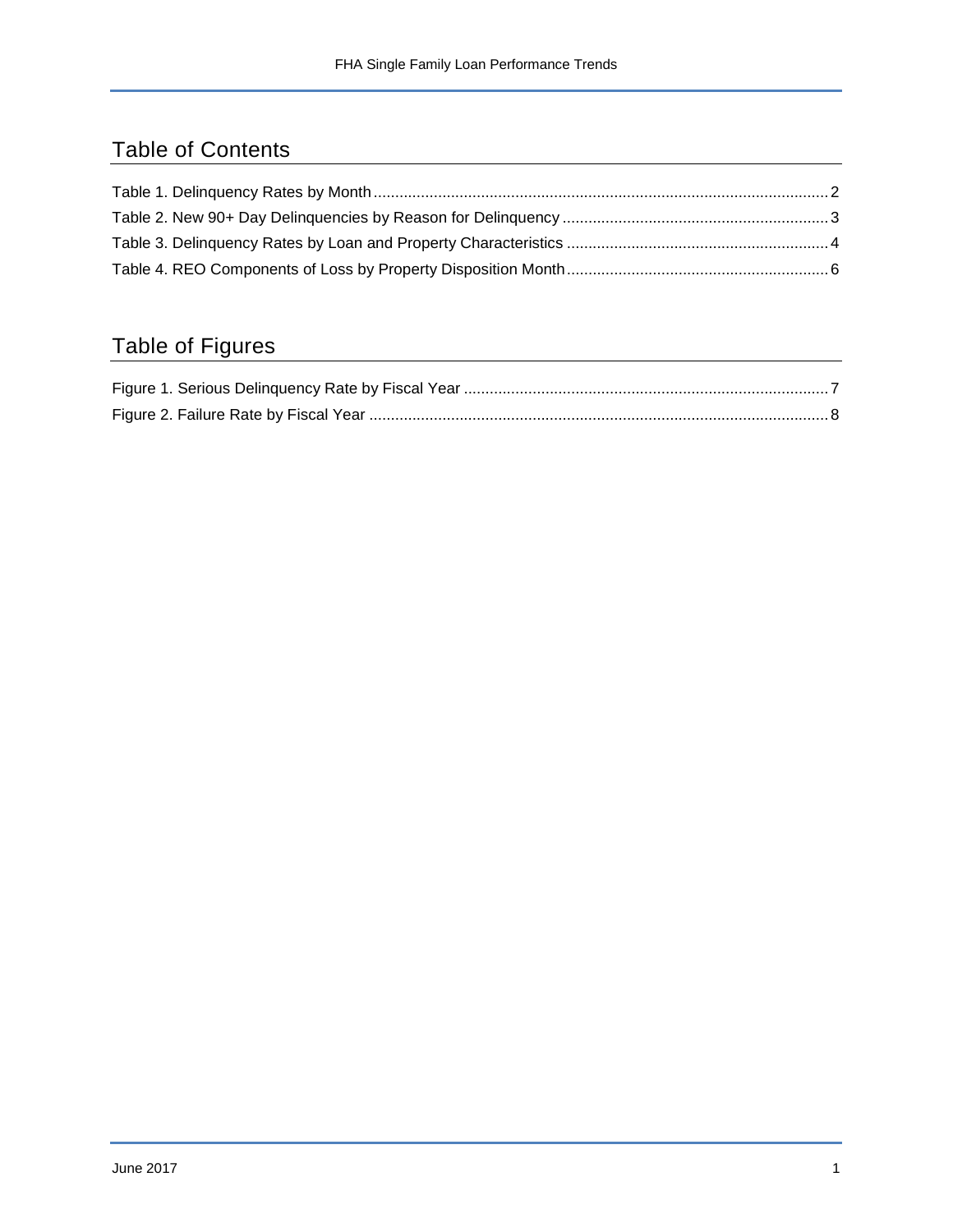|                                | Active                | Delinquency Rates <sup>a</sup> (%) |        |                            | Exceptions <sup>b</sup> (%) |            |                        |  |  |  |  |  |
|--------------------------------|-----------------------|------------------------------------|--------|----------------------------|-----------------------------|------------|------------------------|--|--|--|--|--|
|                                | Insurance in<br>Force |                                    |        |                            | In.                         | In         | Serious<br>Delinquency |  |  |  |  |  |
| Month                          | (EOM)                 | 30-day                             | 60-day | 90-day                     | Foreclosure                 | Bankruptcy | Rate <sup>c</sup> (%)  |  |  |  |  |  |
| <b>Non-Seasonally Adjusted</b> |                       |                                    |        |                            |                             |            |                        |  |  |  |  |  |
| Jun 2016                       | 7,814,304             | 4.38                               | 1.46   | 2.50                       | 1.62                        | 0.89       | 5.02                   |  |  |  |  |  |
| Jul                            | 7,824,682             | 4.74                               | 1.52   | 2.50                       | 1.59                        | 0.87       | 4.96                   |  |  |  |  |  |
| Aug                            | 7,834,822             | 4.49                               | 1.54   | 2.52                       | 1.55                        | 0.88       | 4.95                   |  |  |  |  |  |
| Sep                            | 7,838,495             | 4.48                               | 1.57   | 2.56                       | 1.50                        | 0.86       | 4.92                   |  |  |  |  |  |
| Oct                            | 7,840,261             | 4.55                               | 1.60   | 2.58                       | 1.47                        | 0.86       | 4.91                   |  |  |  |  |  |
| Nov                            | 7,839,269             | 4.74                               | 1.64   | 2.62                       | 1.46                        | 0.86       | 4.94                   |  |  |  |  |  |
| Dec                            | 7,842,834             | 5.04                               | 1.69   | 2.67                       | 1.46                        | 0.87       | 4.99                   |  |  |  |  |  |
| Jan 2017                       | 7,877,094             | 4.66                               | 1.63   | 2.62                       | 1.47                        | 0.87       | 4.97                   |  |  |  |  |  |
| Feb                            | 7,891,926             | 4.44                               | 1.47   | 2.49                       | 1.46                        | 0.86       | 4.81                   |  |  |  |  |  |
| Mar                            | 7,904,390             | 3.68                               | 1.23   | 2.21                       | 1.47                        | 0.86       | 4.54                   |  |  |  |  |  |
| Apr                            | 7,917,975             | 4.63                               | 1.32   | 2.17                       | 1.44                        | 0.86       | 4.47                   |  |  |  |  |  |
| May                            | 7,934,510             | 4.32                               | 1.37   | 2.09                       | 1.41                        | 0.86       | 4.36                   |  |  |  |  |  |
| Jun                            | 7,950,029             | 4.37                               | 1.39   | 2.07                       | 1.37                        | 0.85       | 4.28                   |  |  |  |  |  |
|                                |                       |                                    |        | <b>Seasonally Adjusted</b> |                             |            |                        |  |  |  |  |  |
| Jun 2016                       | 7,814,304             | 4.42                               | 1.52   | 2.69                       | 1.66                        | 0.91       | 5.26                   |  |  |  |  |  |
| Jul                            | 7,824,682             | 4.98                               | 1.54   | 2.65                       | 1.63                        | 0.89       | 5.17                   |  |  |  |  |  |
| Aug                            | 7,834,822             | 4.28                               | 1.52   | 2.64                       | 1.63                        | 0.93       | 5.20                   |  |  |  |  |  |
| Sep                            | 7,838,495             | 4.17                               | 1.45   | 2.61                       | 1.55                        | 0.88       | 5.03                   |  |  |  |  |  |
| Oct                            | 7,840,261             | 4.55                               | 1.52   | 2.56                       | 1.49                        | 0.83       | 4.88                   |  |  |  |  |  |
| Nov                            | 7,839,269             | 4.47                               | 1.52   | 2.46                       | 1.48                        | 0.82       | 4.76                   |  |  |  |  |  |
| Dec                            | 7,842,834             | 4.67                               | 1.51   | 2.45                       | 1.46                        | 0.83       | 4.74                   |  |  |  |  |  |
| Jan 2017                       | 7,877,094             | 4.45                               | 1.45   | 2.34                       | 1.45                        | 0.85       | 4.64                   |  |  |  |  |  |
| Feb                            | 7,891,926             | 4.77                               | 1.59   | 2.35                       | 1.43                        | 0.85       | 4.64                   |  |  |  |  |  |
| Mar                            | 7,904,390             | 4.27                               | 1.42   | 2.28                       | 1.43                        | 0.87       | 4.58                   |  |  |  |  |  |
| Apr                            | 7,917,975             | 5.04                               | 1.52   | 2.26                       | 1.44                        | 0.86       | 4.56                   |  |  |  |  |  |
| May                            | 7,934,510             | 4.48                               | 1.49   | 2.15                       | 1.43                        | 0.87       | 4.46                   |  |  |  |  |  |
| Jun                            | 7,950,029             | 4.39                               | 1.44   | 2.15                       | 1.37                        | 0.84       | 4.36                   |  |  |  |  |  |

<span id="page-2-0"></span>

EOM = end of month.

<sup>a</sup>The 90-day category includes all loans that are at least 3 months delinquent excluding those loans in foreclosure or bankruptcy processing. Included in the delinquency counts are loans under active consideration for loss mitigation foreclosure avoidance.

<sup>b</sup> Exceptions are counted separately from delinquencies, regardless of the length of the delinquency period.

<sup>c</sup> Serious delinquency rates are the sum of 90-day delinquencies plus in-foreclosures and in-bankruptcies.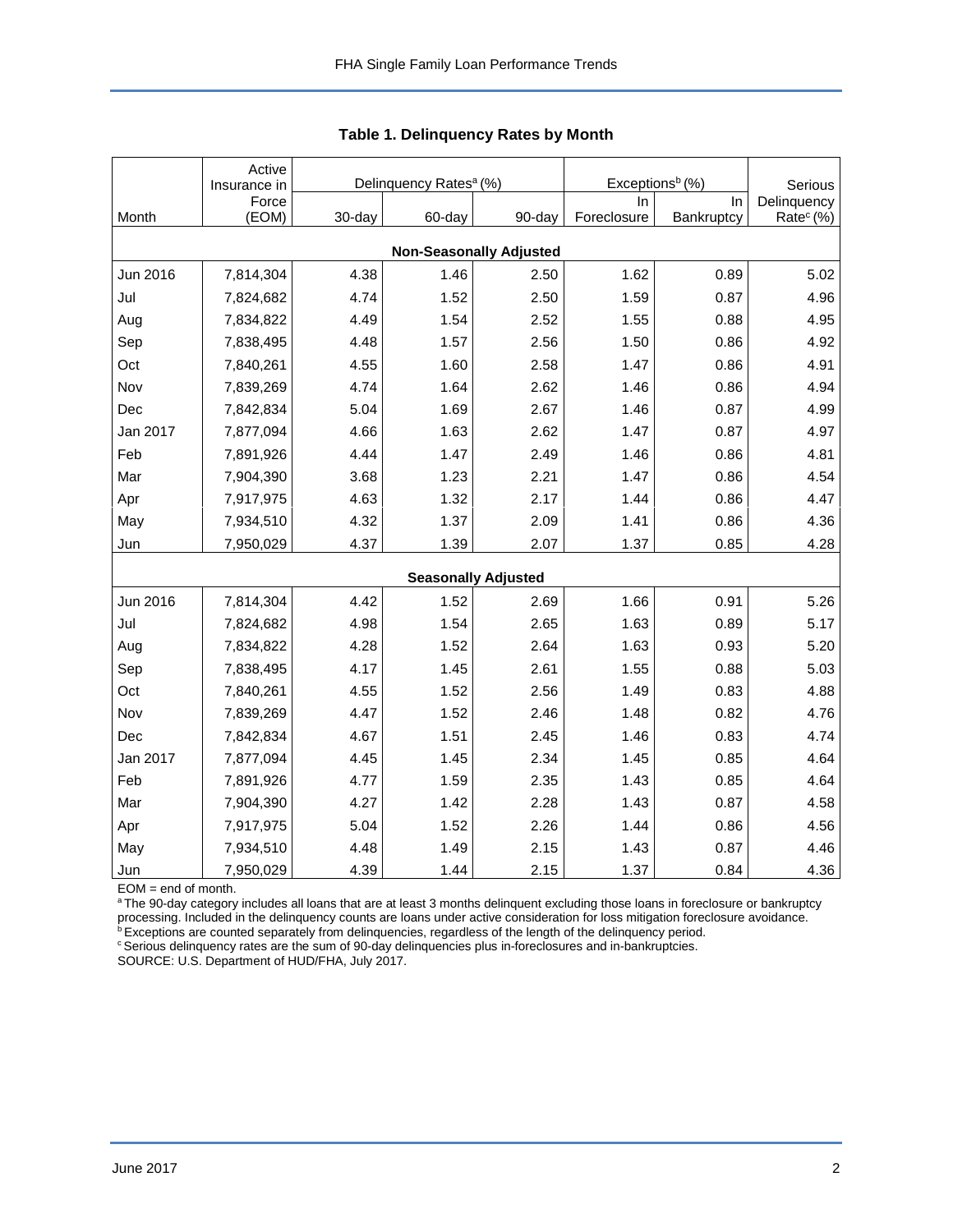<span id="page-3-0"></span>

|                    |               | Share by Reason for Delinquency (%) |            |             |                                                        |                     |         |                    |  |  |  |  |
|--------------------|---------------|-------------------------------------|------------|-------------|--------------------------------------------------------|---------------------|---------|--------------------|--|--|--|--|
| <b>Fiscal Year</b> | New 90+ Day   | Reduction                           |            | Excessive   | Death or<br>Illness of<br>Principal<br><b>Borrower</b> | Marital             | No      |                    |  |  |  |  |
| and Quarter        | Delinquencies | of Income                           | Unemployed | Obligations | or Family                                              | <b>Difficulties</b> | Contact | Other <sup>a</sup> |  |  |  |  |
| 2011 Q1            | 133,710       | 37.73                               | 9.68       | 16.38       | 9.50                                                   | 4.59                | 12.89   | 9.23               |  |  |  |  |
| 2011 Q2            | 117,908       | 37.31                               | 10.24      | 16.08       | 10.15                                                  | 4.52                | 12.01   | 9.69               |  |  |  |  |
| 2011 Q3            | 99,256        | 36.67                               | 10.42      | 16.47       | 10.66                                                  | 4.88                | 10.78   | 10.12              |  |  |  |  |
| 2011 Q4            | 133,829       | 37.31                               | 10.25      | 17.49       | 10.94                                                  | 4.76                | 9.38    | 9.88               |  |  |  |  |
| 2012 Q1            | 158,092       | 36.54                               | 9.47       | 19.12       | 11.09                                                  | 4.50                | 9.27    | 10.02              |  |  |  |  |
| 2012 Q2            | 114,763       | 37.12                               | 10.00      | 17.60       | 11.37                                                  | 4.76                | 8.56    | 10.59              |  |  |  |  |
| 2012 Q3            | 101,467       | 36.77                               | 9.72       | 17.57       | 11.69                                                  | 4.97                | 8.35    | 10.93              |  |  |  |  |
| 2012 Q4            | 125,200       | 36.78                               | 9.50       | 18.07       | 11.85                                                  | 4.65                | 8.13    | 11.01              |  |  |  |  |
| 2013 Q1            | 124,359       | 36.17                               | 9.00       | 18.47       | 12.02                                                  | 4.65                | 8.20    | 11.49              |  |  |  |  |
| 2013 Q2            | 104,165       | 35.79                               | 8.81       | 18.03       | 12.22                                                  | 4.52                | 8.19    | 12.44              |  |  |  |  |
| 2013 Q3            | 86,810        | 35.92                               | 8.29       | 18.11       | 12.36                                                  | 4.58                | 8.46    | 12.28              |  |  |  |  |
| 2013 Q4            | 105,090       | 36.29                               | 8.30       | 19.08       | 12.38                                                  | 4.58                | 8.74    | 10.64              |  |  |  |  |
| 2014 Q1            | 112,099       | 35.29                               | 7.92       | 20.47       | 12.16                                                  | 4.46                | 9.23    | 10.47              |  |  |  |  |
| 2014 Q2            | 93,183        | 34.74                               | 8.05       | 19.66       | 11.79                                                  | 4.31                | 10.70   | 10.74              |  |  |  |  |
| 2014 Q3            | 80,881        | 33.28                               | 7.94       | 19.87       | 12.28                                                  | 4.37                | 11.27   | 10.99              |  |  |  |  |
| 2014 Q4            | 101,850       | 32.45                               | 7.52       | 20.94       | 12.62                                                  | 4.43                | 11.40   | 10.64              |  |  |  |  |
| 2015 Q1            | 106,665       | 31.78                               | 7.00       | 21.98       | 12.69                                                  | 4.22                | 11.63   | 10.70              |  |  |  |  |
| 2015 Q2            | 82,866        | 32.18                               | 7.15       | 21.63       | 12.55                                                  | 4.19                | 11.47   | 10.82              |  |  |  |  |
| 2015 Q3            | 71,869        | 30.81                               | 6.69       | 21.43       | 12.71                                                  | 4.22                | 13.02   | 11.12              |  |  |  |  |
| 2015 Q4            | 88,263        | 30.56                               | 6.67       | 22.24       | 12.75                                                  | 3.96                | 12.08   | 11.73              |  |  |  |  |
| 2016 Q1            | 92,607        | 30.57                               | 6.58       | 22.54       | 12.94                                                  | 4.04                | 11.32   | 12.01              |  |  |  |  |
| 2016 Q2            | 78,978        | 30.13                               | 6.94       | 22.75       | 12.79                                                  | 3.92                | 11.79   | 11.67              |  |  |  |  |
| 2016 Q3            | 66,500        | 30.64                               | 7.15       | 23.13       | 13.36                                                  | 4.14                | 10.52   | 11.05              |  |  |  |  |
| 2016 Q4            | 85,289        | 31.40                               | 7.90       | 23.85       | 13.29                                                  | 3.97                | 9.10    | 10.47              |  |  |  |  |
| 2017 Q1            | 94,958        | 30.48                               | 7.90       | 24.28       | 13.28                                                  | 3.75                | 8.87    | 11.45              |  |  |  |  |
| 2017 Q2            | 75,376        | 29.88                               | 8.36       | 24.02       | 13.44                                                  | 3.70                | 10.20   | 10.41              |  |  |  |  |
| 2017 Q3            | 65,532        | 26.81                               | 7.83       | 23.17       | 13.13                                                  | 3.41                | 13.57   | 12.08              |  |  |  |  |

<span id="page-3-1"></span>**Table 2. New 90+ Day Delinquencies by Reason for Delinquency** 

a Includes abandonment of property, distant employment transfer, neighborhood problems, property problems, inability to sell or rent property, military service, business failure, casualty loss, energy-environment cost, servicing problems, payment adjustment, payment dispute, and transfer of ownership pending fraud and incarceration. SOURCE: U.S. Department of HUD/FHA, July 2017.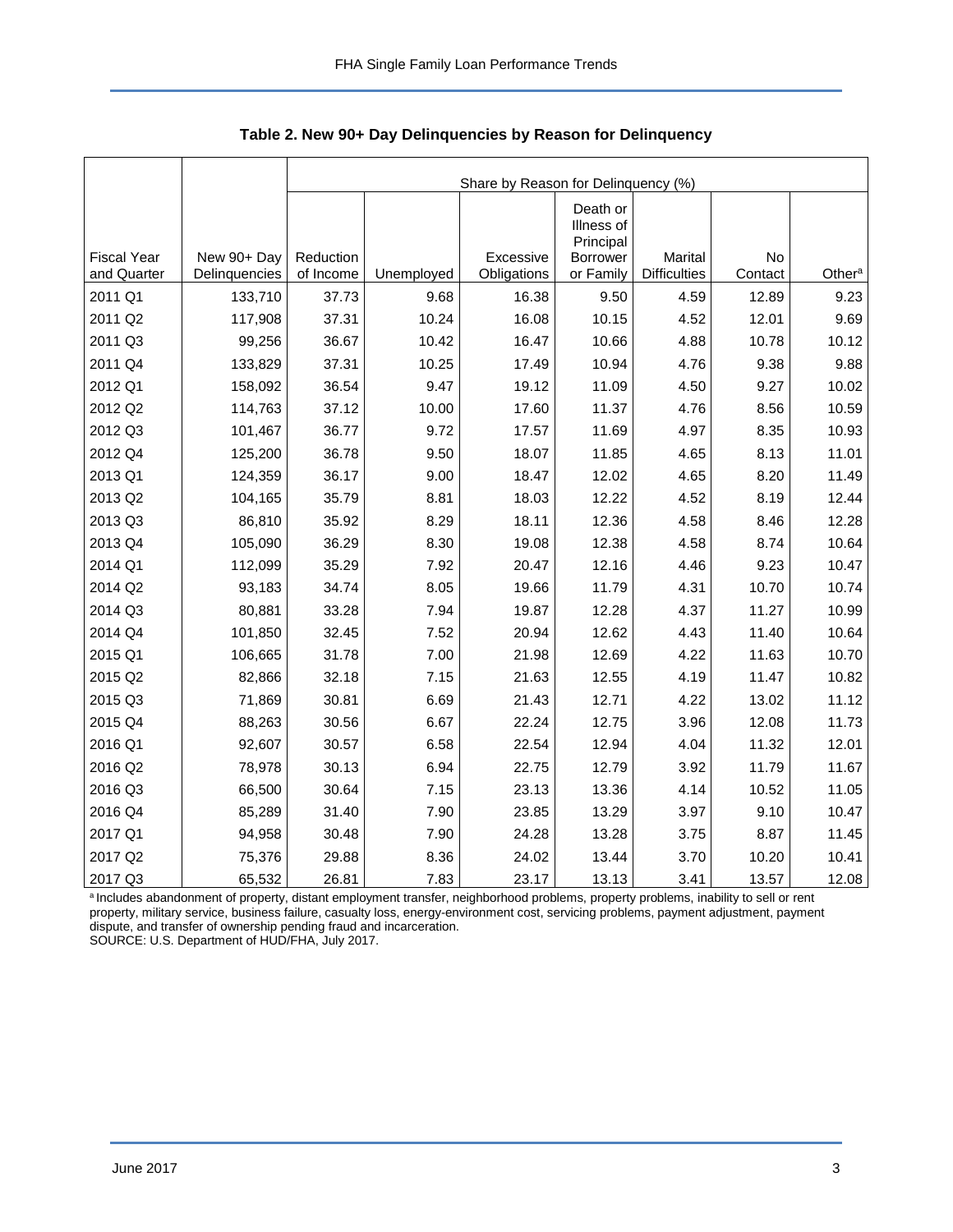<span id="page-4-0"></span>

|                           |                                   | Rates of Active Loan Counts (%) |        |        |            |                    |                  |                                  |  |  |  |
|---------------------------|-----------------------------------|---------------------------------|--------|--------|------------|--------------------|------------------|----------------------------------|--|--|--|
|                           |                                   |                                 |        |        |            |                    |                  | Serious                          |  |  |  |
|                           | <b>IIF</b><br>Shares <sup>a</sup> | All Past<br>Dueb                | 30-Day | 60-Day | $90 + Day$ | In.<br>Foreclosure | In<br>Bankruptcy | Delinquency<br>Rate <sup>c</sup> |  |  |  |
| <b>Loan Purpose</b>       |                                   |                                 |        |        |            |                    |                  |                                  |  |  |  |
|                           | 7,950,029                         | 10.05                           | 4.37   | 1.39   | 2.07       | 1.37               | 0.85             | 4.28                             |  |  |  |
| All Active Loans          |                                   |                                 |        |        |            |                    |                  |                                  |  |  |  |
| Purchase                  | 66.44                             | 10.83                           | 4.79   | 1.56   | 2.25       | 1.33               | 0.88             | 4.46                             |  |  |  |
| Refinance                 | 33.56                             | 8.52                            | 3.54   | 1.04   | 1.71       | 1.43               | 0.79             | 3.93                             |  |  |  |
| <b>Refinance</b>          |                                   |                                 |        |        |            |                    |                  |                                  |  |  |  |
| Refinance Loans           | 2,667,781                         | 8.52                            | 3.54   | 1.04   | 1.71       | 1.43               | 0.79             | 3.93                             |  |  |  |
| Conventional              | 33.37                             | 10.46                           | 4.14   | 1.24   | 2.10       | 1.99               | 0.98             | 5.07                             |  |  |  |
| No Cash Out               | 21.60                             | 10.13                           | 4.07   | 1.21   | 2.05       | 1.83               | 0.96             | 4.84                             |  |  |  |
| Cash Out                  | 11.77                             | 11.05                           | 4.27   | 1.28   | 2.20       | 2.27               | 1.02             | 5.49                             |  |  |  |
| <b>FHA</b>                | 10.26                             | 6.68                            | 3.01   | 0.83   | 1.29       | 0.91               | 0.64             | 2.84                             |  |  |  |
| No Cash Out               | 6.26                              | 6.48                            | 2.95   | 0.80   | 1.22       | 0.85               | 0.65             | 2.72                             |  |  |  |
| Cash Out                  | 4.00                              | 6.99                            | 3.10   | 0.87   | 1.39       | 1.01               | 0.62             | 3.02                             |  |  |  |
| Streamline                | 56.38                             | 7.70                            | 3.28   | 0.97   | 1.55       | 1.20               | 0.70             | 3.45                             |  |  |  |
| Credit Score Ranged       |                                   |                                 |        |        |            |                    |                  |                                  |  |  |  |
| Loans with Credit Scores  | 5,936,568                         | 9.65                            | 4.25   | 1.33   | 2.02       | 1.25               | 0.79             | 4.06                             |  |  |  |
| < 500                     | 0.15                              | 32.23                           | 10.54  | 3.88   | 8.02       | 5.97               | 3.81             | 17.81                            |  |  |  |
| 500-579                   | 2.17                              | 32.07                           | 11.62  | 4.41   | 7.23       | 5.25               | 3.52             | 16.01                            |  |  |  |
| 580-619                   | 6.90                              | 21.97                           | 8.91   | 3.09   | 4.77       | 3.19               | 1.99             | 9.96                             |  |  |  |
| 620-659                   | 29.67                             | 13.96                           | 6.30   | 2.01   | 2.93       | 1.58               | 1.13             | 5.65                             |  |  |  |
| 660-719                   | 39.49                             | 6.70                            | 3.12   | 0.89   | 1.35       | 0.85               | 0.49             | 2.69                             |  |  |  |
| 720-850                   | 21.63                             | 2.77                            | 1.22   | 0.33   | 0.54       | 0.48               | 0.20             | 1.22                             |  |  |  |
| <b>Fiscal Year Cohort</b> |                                   |                                 |        |        |            |                    |                  |                                  |  |  |  |
| <b>All Cohorts</b>        | 7,950,029                         | 10.05                           | 4.37   | 1.39   | 2.07       | 1.37               | 0.85             | 4.28                             |  |  |  |
| pre-2004                  | 8.50                              | 16.37                           | 7.01   | 2.46   | 3.15       | 2.26               | 1.45             | 6.86                             |  |  |  |
| 2004                      | 2.22                              | 17.14                           | 7.26   | 2.44   | 3.24       | 2.57               | 1.62             | 7.42                             |  |  |  |
| 2005                      | 1.59                              | 19.51                           | 7.73   | 2.81   | 3.81       | 3.24               | 1.91             | 8.95                             |  |  |  |
| 2006                      | 1.26                              | 22.99                           | 8.49   | 3.14   | 4.71       | 4.33               | 2.29             | 11.33                            |  |  |  |
| 2007                      | 1.21                              | 26.89                           | 9.22   | 3.42   | 6.10       | 5.41               | 2.73             | 14.24                            |  |  |  |
| 2008                      | 2.87                              | 26.98                           | 9.38   | 3.31   | 6.20       | 5.42               | 2.68             | 14.30                            |  |  |  |
| 2009                      | 6.36                              | 17.61                           | 6.60   | 2.22   | 3.75       | 3.34               | 1.69             | 8.79                             |  |  |  |
| 2010                      | 8.20                              | 12.36                           | 5.06   | 1.64   | 2.55       | 1.95               | 1.16             | 5.66                             |  |  |  |
| 2011                      | 6.59                              | 10.11                           | 4.29   | 1.38   | 2.07       | 1.40               | 0.96             | 4.43                             |  |  |  |
| 2012                      | 8.03                              | 8.24                            | 3.61   | 1.14   | 1.69       | 0.99               | 0.80             | 3.48                             |  |  |  |
| 2013                      | 11.07                             | 6.84                            | 3.09   | 0.92   | 1.43       | 0.78               | 0.62             | 2.83                             |  |  |  |
| 2014                      | 5.55                              | 10.43                           | 4.69   | 1.44   | 2.33       | 1.13               | 0.83             | 4.29                             |  |  |  |
| 2015                      | 10.47                             | 7.81                            | 3.84   | 1.11   | 1.81       | 0.59               | 0.45             | 2.86                             |  |  |  |
| 2016                      | 14.32                             | 5.29                            | 3.04   | 0.83   | 1.00       | 0.24               | 0.17             | 1.42                             |  |  |  |
| 2017                      | 11.76                             | 1.80                            | 1.35   | 0.26   | 0.15       | 0.01               | 0.02             | 0.18                             |  |  |  |

<span id="page-4-1"></span>

|  |  | Table 3. Delinquency Rates by Loan and Property Characteristics |
|--|--|-----------------------------------------------------------------|
|--|--|-----------------------------------------------------------------|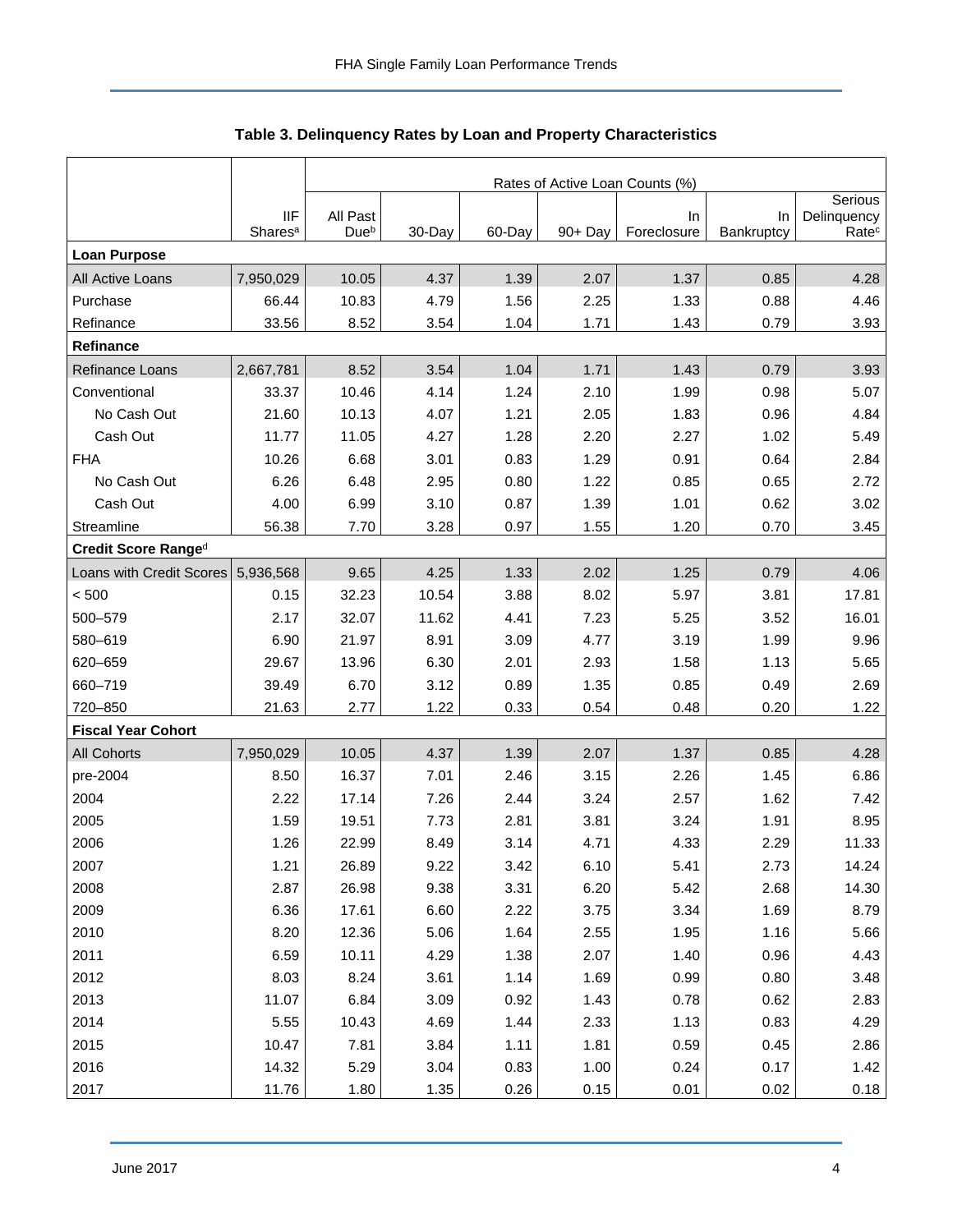|                                                    |                     | Rates of Active Loan Counts (%) |        |        |            |             |            |                   |  |  |  |
|----------------------------------------------------|---------------------|---------------------------------|--------|--------|------------|-------------|------------|-------------------|--|--|--|
|                                                    |                     |                                 |        |        |            |             |            | Serious           |  |  |  |
|                                                    | <b>IIF</b>          | All Past                        |        |        |            | In.         | In.        | Delinquency       |  |  |  |
|                                                    | Shares <sup>a</sup> | Due <sup>b</sup>                | 30-Day | 60-Day | $90 + Day$ | Foreclosure | Bankruptcy | Rate <sup>c</sup> |  |  |  |
| Loan Amount at Origination (\$ thousands)          |                     |                                 |        |        |            |             |            |                   |  |  |  |
| All Loan Amounts                                   | 7,950,029           | 10.05                           | 4.37   | 1.39   | 2.07       | 1.37        | 0.85       | 4.28              |  |  |  |
| < 50                                               | 3.33                | 12.60                           | 5.57   | 1.77   | 2.30       | 1.98        | 0.95       | 5.23              |  |  |  |
| $50 - 99$                                          | 23.83               | 11.85                           | 5.17   | 1.67   | 2.22       | 1.73        | 1.05       | 5.00              |  |  |  |
| 100-149                                            | 28.53               | 10.49                           | 4.61   | 1.47   | 2.12       | 1.31        | 0.97       | 4.40              |  |  |  |
| 150-199                                            | 19.72               | 9.23                            | 4.05   | 1.27   | 1.97       | 1.16        | 0.77       | 3.91              |  |  |  |
| 200-249                                            | 11.19               | 8.26                            | 3.56   | 1.12   | 1.87       | 1.09        | 0.62       | 3.58              |  |  |  |
| 250-399                                            | 11.08               | 8.24                            | 3.44   | 1.07   | 1.98       | 1.22        | 0.53       | 3.73              |  |  |  |
| 400-499                                            | 1.42                | 7.29                            | 2.83   | 0.87   | 1.98       | 1.19        | 0.41       | 3.58              |  |  |  |
| >499                                               | 0.89                | 6.21                            | 2.38   | 0.73   | 1.68       | 1.09        | 0.33       | 3.10              |  |  |  |
| <b>Property Type</b>                               |                     |                                 |        |        |            |             |            |                   |  |  |  |
| All Property Types                                 | 7,950,029           | 10.05                           | 4.37   | 1.39   | 2.07       | 1.37        | 0.85       | 4.28              |  |  |  |
| Detached                                           | 86.60               | 10.00                           | 4.43   | 1.40   | 2.05       | 1.26        | 0.85       | 4.16              |  |  |  |
| Manufactured Housing                               | 3.13                | 13.14                           | 5.23   | 1.63   | 2.51       | 2.59        | 1.17       | 6.27              |  |  |  |
| 2-4 Units                                          | 2.00                | 10.29                           | 3.29   | 1.07   | 2.30       | 3.02        | 0.61       | 5.93              |  |  |  |
| Condo                                              | 3.47                | 7.57                            | 2.86   | 0.91   | 1.63       | 1.54        | 0.62       | 3.79              |  |  |  |
| Townhouse                                          | 4.80                | 10.78                           | 4.42   | 1.50   | 2.39       | 1.69        | 0.77       | 4.85              |  |  |  |
| <b>Purchase Loan Type</b>                          |                     |                                 |        |        |            |             |            |                   |  |  |  |
| All Purchase Loans                                 | 5,281,517           | 10.83                           | 4.79   | 1.56   | 2.25       | 1.33        | 0.88       | 4.46              |  |  |  |
| Repeat                                             | 18.56               | 8.73                            | 3.99   | 1.18   | 1.72       | 1.10        | 0.73       | 3.55              |  |  |  |
| First-time                                         | 81.44               | 11.31                           | 4.98   | 1.65   | 2.38       | 1.39        | 0.91       | 4.67              |  |  |  |
| <b>Seller-Funded Down Payment Assistance (DPA)</b> |                     |                                 |        |        |            |             |            |                   |  |  |  |
| All Sources of Funds                               | 7,950,029           | 10.05                           | 4.37   | 1.39   | 2.07       | 1.37        | 0.85       | 4.28              |  |  |  |
| Non-DPA                                            | 97.36               | 9.68                            | 4.25   | 1.34   | 1.98       | 1.31        | 0.80       | 4.09              |  |  |  |
| <b>DPA</b>                                         | 2.64                | 23.94                           | 8.93   | 3.37   | 5.26       | 3.58        | 2.78       | 11.62             |  |  |  |

**Table 3. Delinquency Rates by Loan and Property Characteristics** 

IIF = insurance in force.

<sup>a</sup> For each subpanel, the loan shares sum to 100%. However, in some of the subpanels, the total loans in the analysis do not sum to 100% of IIF. For example, the IIF shares for refinance loans sum to 100% of refinance loans. Streamline refinance loans are not included in the Credit Score Range analysis; the IIF shares in that panel, add to 100% of fully-underwritten loans.

b Includes all loans 30 or more days past due, including those in bankruptcy or foreclosure.

<sup>c</sup> Includes all loans 90 days past due plus all in-bankruptcy and in-foreclosure cases.

<sup>d</sup> Credit score reporting began in May 2004 but was not mandatory until July 2008. Streamline refinance loans do not require credit score reporting.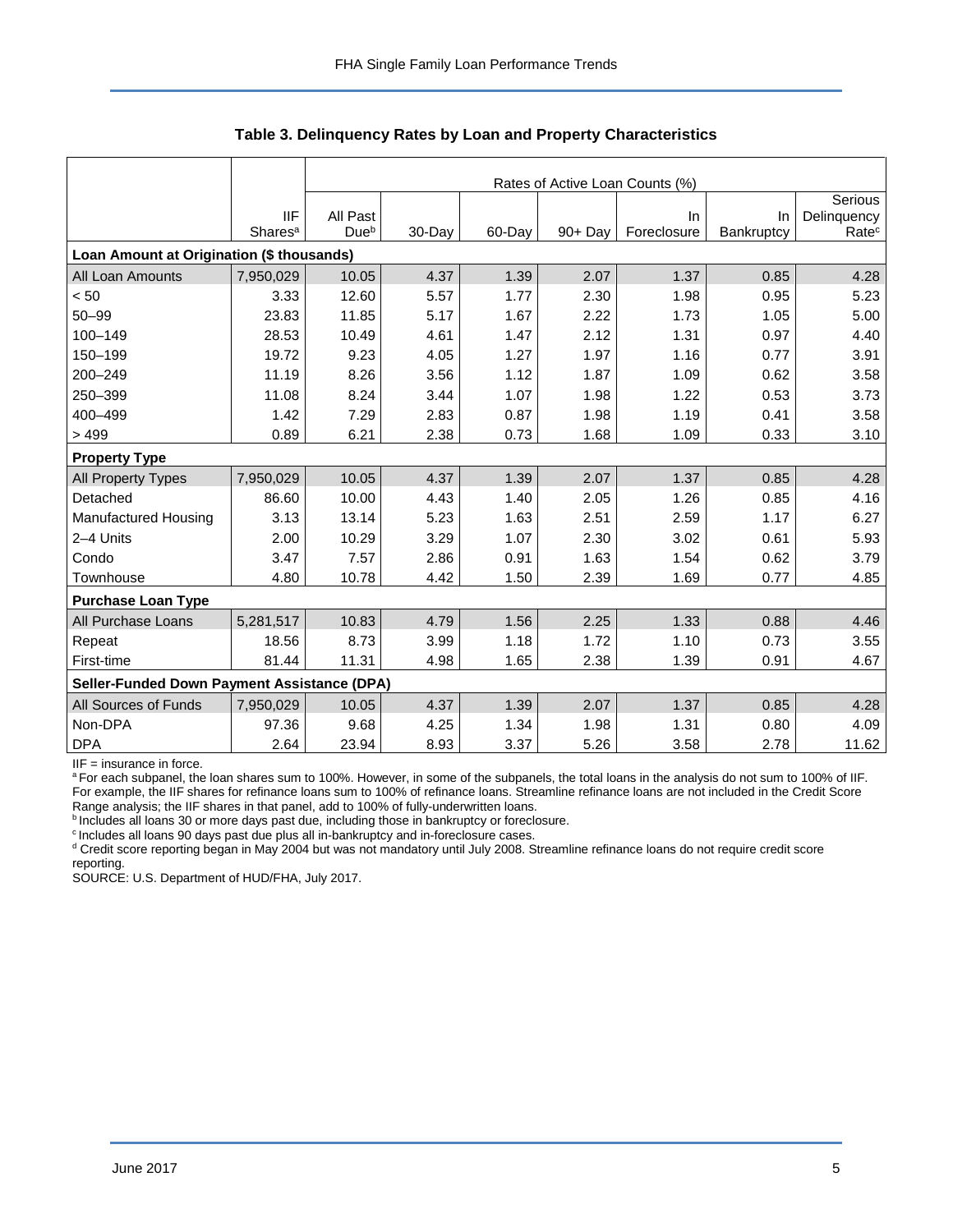<span id="page-6-0"></span>

|                                                         | 2017    |         |         |         |         | 2016                          |         |         |         |         |         |         |         |
|---------------------------------------------------------|---------|---------|---------|---------|---------|-------------------------------|---------|---------|---------|---------|---------|---------|---------|
| <b>Disposition Month</b>                                | May     | Apr     | Mar     | Feb     | Jan     | <b>Dec</b>                    | Nov     | Oct     | Sep     | Aug     | Jul     | Jun     | May     |
| Loss Components as Percentage of Defaulted Loan Balance |         |         |         |         |         |                               |         |         |         |         |         |         |         |
| Claim Expenses <sup>a</sup>                             | 17.85   | 18.26   | 18.13   | 18.50   | 17.83   | 17.19                         | 17.91   | 17.95   | 17.46   | 18.15   | 17.28   | 16.65   | 17.55   |
| Holding Costsb                                          | 4.73    | 5.29    | 4.79    | 4.73    | 4.82    | 4.91                          | 4.81    | 4.95    | 4.92    | 4.96    | 4.84    | 5.17    | 5.65    |
| Loss on Collateral <sup>c</sup>                         | 29.36   | 29.22   | 31.65   | 33.48   | 32.33   | 31.13                         | 31.68   | 32.66   | 31.38   | 31.49   | 28.87   | 27.55   | 30.95   |
| Sales Expense                                           | 4.56    | 4.66    | 4.38    | 4.29    | 4.40    | 4.33                          | 4.30    | 4.20    | 4.24    | 4.36    | 4.55    | 4.69    | 4.49    |
| Program Discounts <sup>d</sup>                          | 0.13    | 0.19    | 0.15    | 0.15    | 0.17    | 0.11                          | 0.14    | 0.14    | 0.11    | 0.18    | 0.13    | 0.24    | 0.15    |
| Net Loss Rate <sup>e</sup>                              | 52.29   | 54.31   | 56.77   | 59.45   | 57.87   | 55.81                         | 57.71   | 58.13   | 57.15   | 58.06   | 54.48   | 53.31   | 58.14   |
|                                                         |         |         |         |         |         |                               |         |         |         |         |         |         |         |
|                                                         |         |         |         |         |         | <b>Average Amount (\$)</b>    |         |         |         |         |         |         |         |
| Average Dollar Loss                                     | 63,212  | 66,886  | 68,696  | 70,386  | 68,074  | 65,916                        | 68,493  | 67,664  | 66,565  | 66,436  | 61,820  | 64,445  | 66,621  |
| Average Unpaid Balance                                  | 120,886 | 123,159 | 121,019 | 118,404 | 117,628 | 118,106                       | 118,684 | 116,412 | 116,477 | 114,432 | 113,473 | 120,894 | 114,595 |
|                                                         |         |         |         |         |         | <b>Occurrence Count</b>       |         |         |         |         |         |         |         |
| Number of Dispositions                                  | 3,261   | 3,525   | 4,473   | 3,628   | 3,620   | 4,186                         | 4,192   | 4,516   | 4,762   | 4,627   | 3,378   | 3,375   | 4,666   |
| Number of Discounts                                     | 13      | 19      | 23      | 14      | 18      | 11                            | 14      | 19      | 17      | 27      | 14      | 20      | 22      |
|                                                         |         |         |         |         |         | <b>Average Time in Months</b> |         |         |         |         |         |         |         |
| <b>Stage</b>                                            |         |         |         |         |         |                               |         |         |         |         |         |         |         |
| Delinquencyf                                            | 13.3    | 13.2    | 13.2    | 13.4    | 12.9    | 13.1                          | 13.3    | 12.8    | 12.7    | 12.9    | 12.8    | 12.9    | 12.8    |
| Foreclosure <sup>g</sup>                                | 13.5    | 14.0    | 13.5    | 13.4    | 12.7    | 12.3                          | 13.1    | 13.0    | 13.1    | 13.0    | 12.4    | 12.7    | 12.3    |
| Deed Transferh                                          | 12.3    | 12.0    | 11.9    | 12.0    | 11.5    | 12.0                          | 11.8    | 11.7    | 11.5    | 12.0    | 11.7    | 11.4    | 11.7    |
| <b>REO</b>                                              | 4.7     | 4.9     | 5.1     | 5.1     | 5.1     | 5.0                           | 5.0     | 5.0     | 4.8     | 4.7     | 4.4     | 4.1     | 4.0     |
| All Stages                                              | 43.7    | 43.9    | 43.5    | 43.8    | 42.1    | 42.3                          | 43.1    | 42.4    | 42.0    | 42.5    | 41.2    | 41.0    | 40.8    |

<span id="page-6-1"></span>**Table 4. REO Components of Loss by Property Disposition Month** 

<sup>a</sup> Includes interest on principal.

<sup>b</sup> Management, maintenance, repairs, administration, and security, net of rent and other income.

<sup>c</sup> Value when foreclosed (UPB) minus value received in REO; does not include Streamline refinances.

<sup>d</sup> Rate over all dispositions; effect is greater in the cases where a discount actually is given.

e Profit (loss) divided by Unpaid Principal Balance (UPB). The listed cost categories are not exhaustive, and they will not sum to the loss rate.

f First missed payment to date foreclosure initiated.

g Initiation of foreclosure proceedings to auction date.

h Auction date to HUD acquisition date.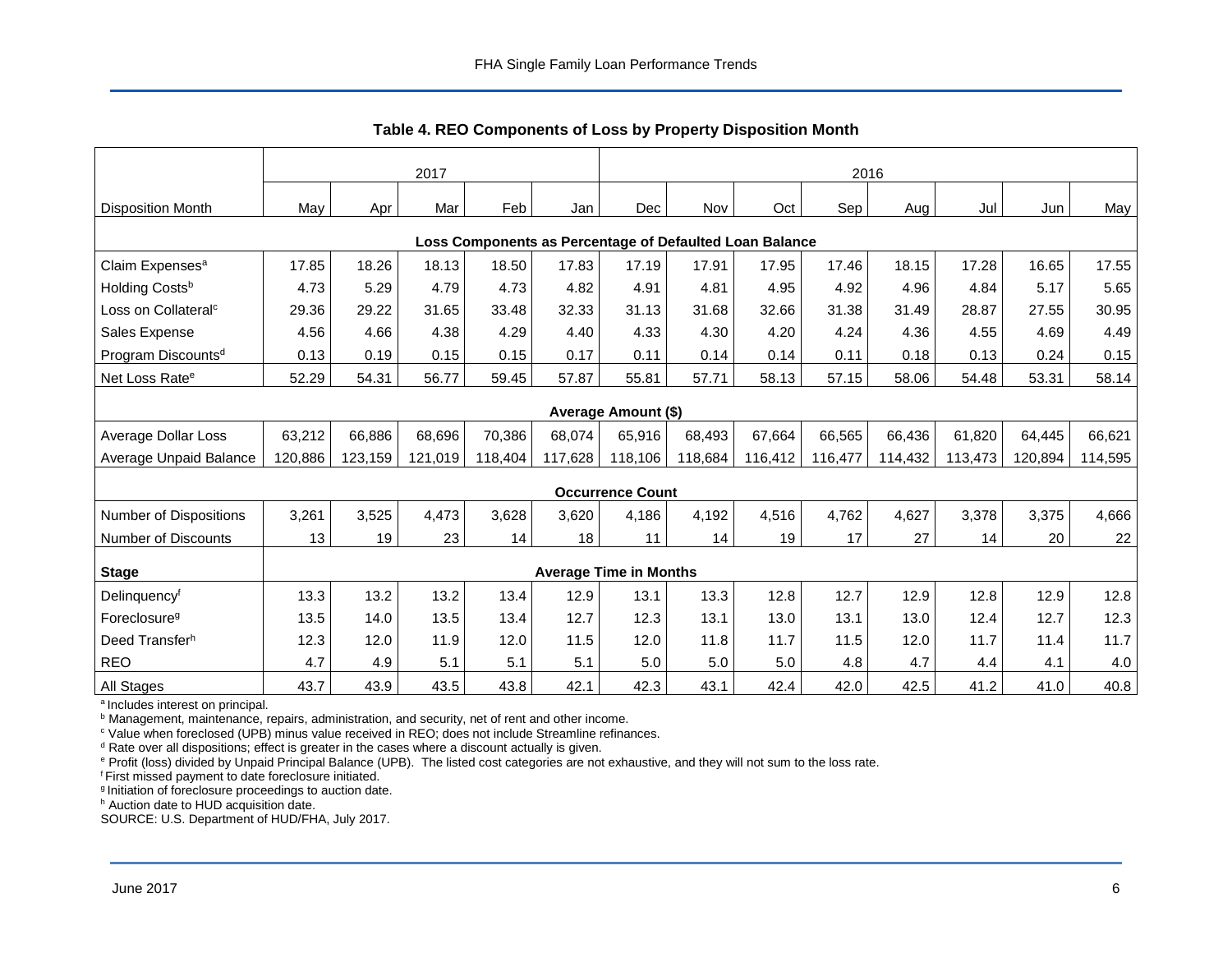<span id="page-7-0"></span>

<span id="page-7-1"></span>**Figure 1. Serious Delinquency Rate by Fiscal Year** 

NOTE: The FY 2009 cohort is separated into two parts, representing loan originations from October through March in 2009-1 and loan originations from April through September in 2009-2. The last six months of the origination period have been removed to ensure seasoning of loans. SOURCE: U.S. Department of HUD/FHA, July 2017.